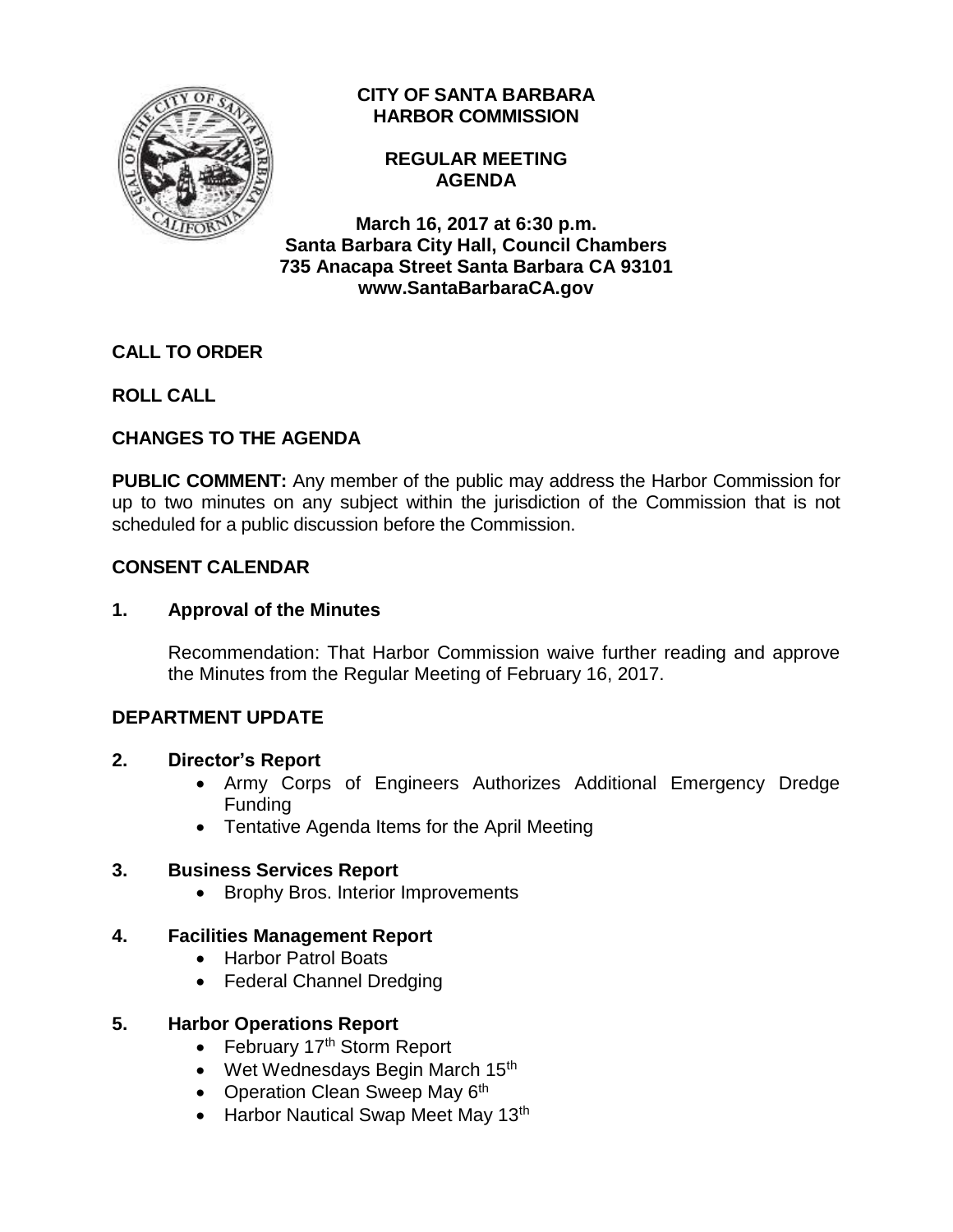Harbor Commission Agenda March 16, 2017 Page 2

#### **NEW BUSINESS**

#### **6. Baseline Monitoring Report, Southern California Marine Protected Areas**

Recommendation: That Harbor Commission receive a report from the Ocean Science Trust on baseline monitoring studies of Marine Protected Areas in the South Coast Region of California.

#### **7. Waterfront Department Fiscal Years 2018 & 2019 Budget Recommendation**

Recommendation: That Harbor Commission:

- A. Receive a staff presentation on the Waterfront Department's proposed Fiscal Year 2018 and 2019 budget submittal;
- B. Recommend approval of a 2% slip fee increase in Fiscal Year 2018 and Fiscal Year 2019;
- C. Recommend approval of a \$25 slip transfer fee increase to \$450 per linear foot for slips larger than 30 feet in Fiscal Year 2018;
- D. Recommend approval of a \$25 slip transfer fee increase to \$475 per linear foot for slips larger than 30 feet in Fiscal Year 2019; and,
- E. Forward a recommendation to City Council for approval of the Waterfront Department's proposed Fiscal Year 2018 and 2019 budget and incorporation into the City budget process.

### **COMMISSION/STAFF COMMUNICATIONS**

#### **ADJOURNMENT**

**AMERICANS WITH DISABILITIES ACT:** If you need auxiliary aids or services or staff assistance to attend or participate in this meeting, please contact the Waterfront Administrative Office at (805) 564-5531. If possible, notification at least 48 hours prior to the meeting will usually enable the City to make reasonable arrangements. Specialized services, such as sign language interpretation or documents in Braille, may require additional lead time to arrange.

**NOTICES:** This Agenda was duly posted in the Office of the City Clerk at City Hall, 735 Anacapa Street; Waterfront Administration Office, 132-A Harbor Way; Harbor Patrol bulletin board outside West Marine; and on the Internet at least 72 hours prior to the date and time of the meeting. If you have any questions, please contact Waterfront staff at (805) 564-5531 between 8:00 a.m. and 5:00 p.m. Monday through Friday.

**REPORTS:** Copies of documents relating to agenda items are available for review in the Waterfront Administrative Office at 132-A Harbor Way, at the reference desk at the Public Library located at 40 East Anapamu Street and are also posted online at [www.santabarbaraca.gov/gov/brdcomm/dm/harbor/agendas.asp.](http://www.santabarbaraca.gov/gov/brdcomm/dm/harbor/agendas.asp) Materials related to an item on this agenda submitted to the Harbor Commission after distribution of the agenda packet are available for public inspection during normal business hours in the Waterfront Administration Office located at 132-A Harbor Way.